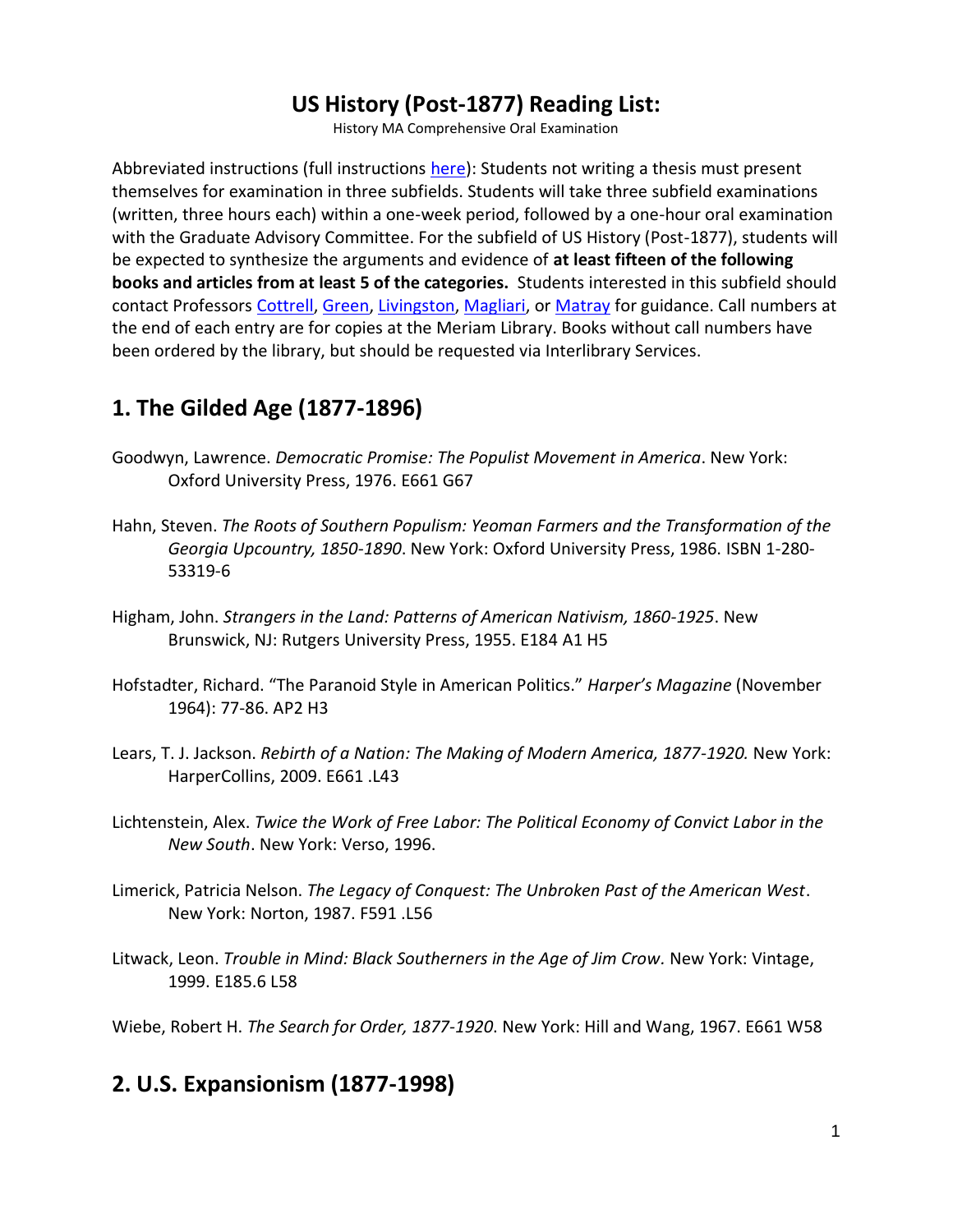- Collin, Richard H. *Theodore Roosevelt, Culture, Diplomacy and Expansion: A New View of American Imperialism*. Baton Rouge: Louisiana State University Press, 1985. E757 C65
- Fry, Joseph A. "From Open Door to World Systems: Economic Interpretations of Late 19th Century American Foreign Relations." *Pacific Historical Review* 65, No. 2 (May 1996): 277-303.
- Healy, David. *U.S. Expansionism: The Imperialist Urge in the 1890s*. Madison: University of Wisconsin Press, 1970). E713 H45
- Hunt, Michael H. *The Making of a Special Relationship: The United States and China to 1914*. New York: Columbia University Press, 1983. E183.8
- Iriye, Akira. *Across the Pacific: An Inner History of American-East Asian Relations*. New York: Harcourt, Brace & World, 1967. DS 518.8 I73
- LaFeber, Walter. The New Empire: An Interpretation of American Expansion. Ithaca, NY: Cornell University Press, 1963. E 661.7 L2
- Love, Eric T. L. *Race over Empire: Racism and U.S. Imperialism, 1865-1900*. Chapel Hill: University of North Carolina Press, 2004. ISBN 0-8078-7591-0
- Nugent, Walter T. K. *Habits of Empire: A History of American Expansion*. New York: Vintage Books, 2009. E179.5
- Plesur, Milton. *America's Outward Thrust: Approaches to Foreign Policy, 1865-1890*. DeKalb, IL: Northern Illinois University Press, 1971. E 661.7 P55
- Williams, William A. *The Roots of the Modern American Empire: A Study of the Growth and Shaping of Social Consciousness in a Marketplace Society*. New York: Random House, 1969. HC 105 W54

### **3. The Progressive Era (1896-1920)**

Enstad, Nan. *Ladies of Labor, Girls of Adventure: Working Women, Popular Culture, and Labor Politics at the Turn of the Twentieth Century*. New York: Columbia University Press, 1999. ISBN 9780231111034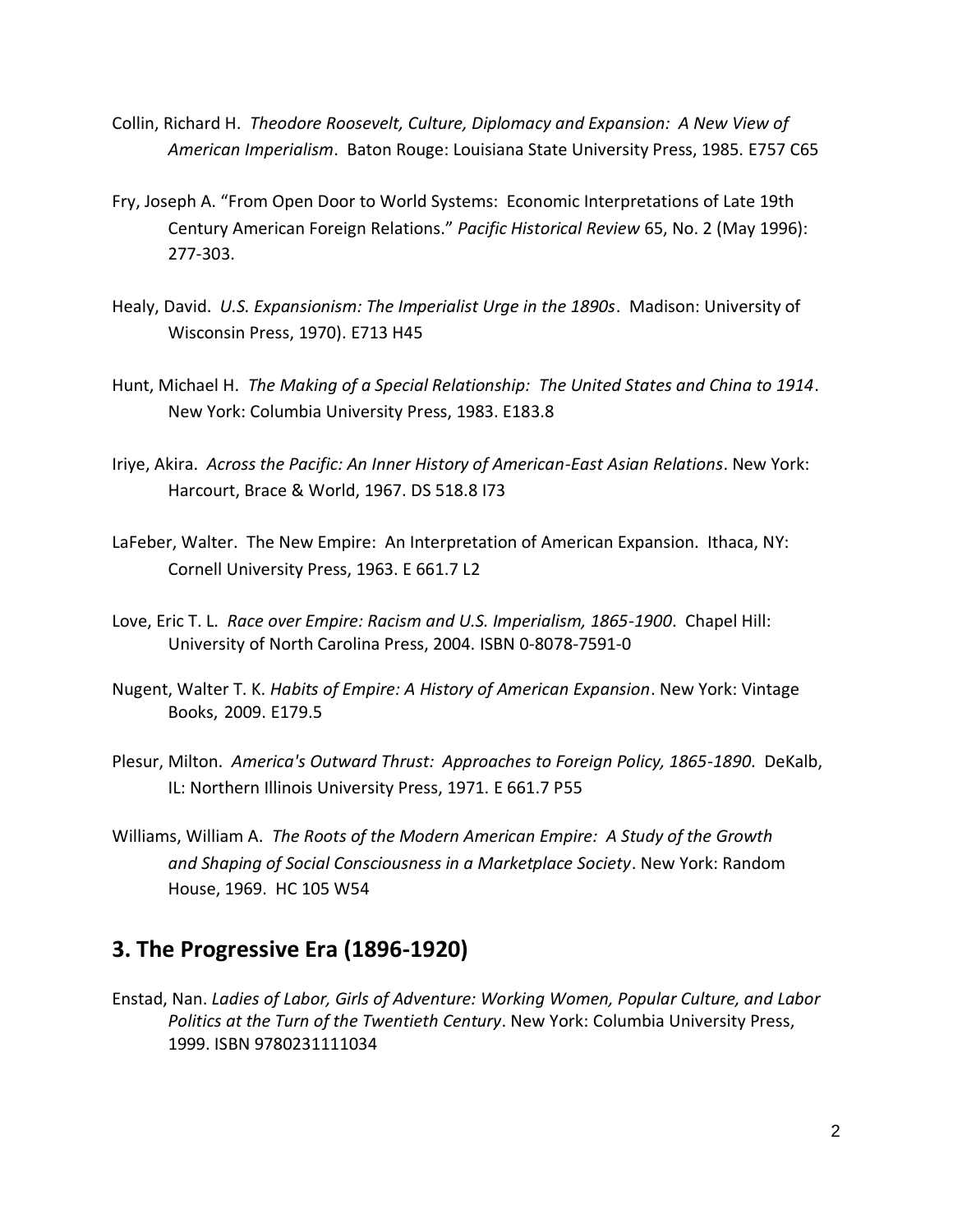- Giddings, Paula. *Ida: Sword Among Lions: Ida B. Wells and the Campaign against Lynching*. Harper Collins, 2009. E185.97.W55 G53
- Gilmore, Glenda. *Gender and Jim Crow: Women and the Politics of White Supremacy in North Carolina, 1896-1920*. Chapel Hill: University of North Carolina Press, 1996. E185.93 N6 G55
- Link, Arthur S. "What Happened to the Progressive Movement in the 1920's?" *American Historical Review* 64, No. 4 (July 1959): 833-51.
- McGerr, Michael E. *A Fierce Discontent: The Rise and Fall of the Progressive Movement in America, 1870-1920*. New York: Free Press, 2003. E661 M415
- Perman, Michael. *Struggle for Mastery: Disfranchisement in the South, 1888-1908*. Chapel Hill: University of North Carolina Press, 2001. JK1929 A2 P47
- Rodgers, Daniel T. *Atlantic Crossings: Social Politics in a Progressive Age*. Cambridge, MA: Harvard University Press, 1998. ISBN 9780674002012
- Sklar, Martin J. *The Corporate Reconstruction of American Capitalism, 1890-1916: The Market, the Law, and Politics*. 1988. HC110 C3 S58
- Skocpol, Theda. *Protecting Soldiers and Mothers: The Political Origins of Social Policy in United States*. Cambridge, MA: Harvard University Press, 1995. ISBN 9780674717664
- Taylor, Molly Ladd. *Mother-Work: Women, Child Welfare, and the State, 1890-1930*. Urbana: University of Illinois Press, 1995. HV741 L33 1994

## **4. Spanish-American War and Entry into World War I**

- Hoganson, Kristin. *Fighting for American Manhood: How Gender Politics Provoked the Spanish-American and Philippine-American Wars*. New Haven, CT: Yale University Press, 2000. E721 .H69
- Kazin, Michael. *War Against War: The American Fight for Peace, 1914-1918*. New York: Simon and Schuster, 2017. ISBN 978-1476705903
- Levin, N. Gordon Jr. *Woodrow Wilson and World Politics: America's Response to War and Revolution*. New York: Oxford University Press, 1968. E 768 L62
- Manela, Erez. *The Wilsonian Moment: Self-Determination and the International Origins of Anticolonial Nationalism*. New York: Oxford University Press, 2007. ISBN 9780195176155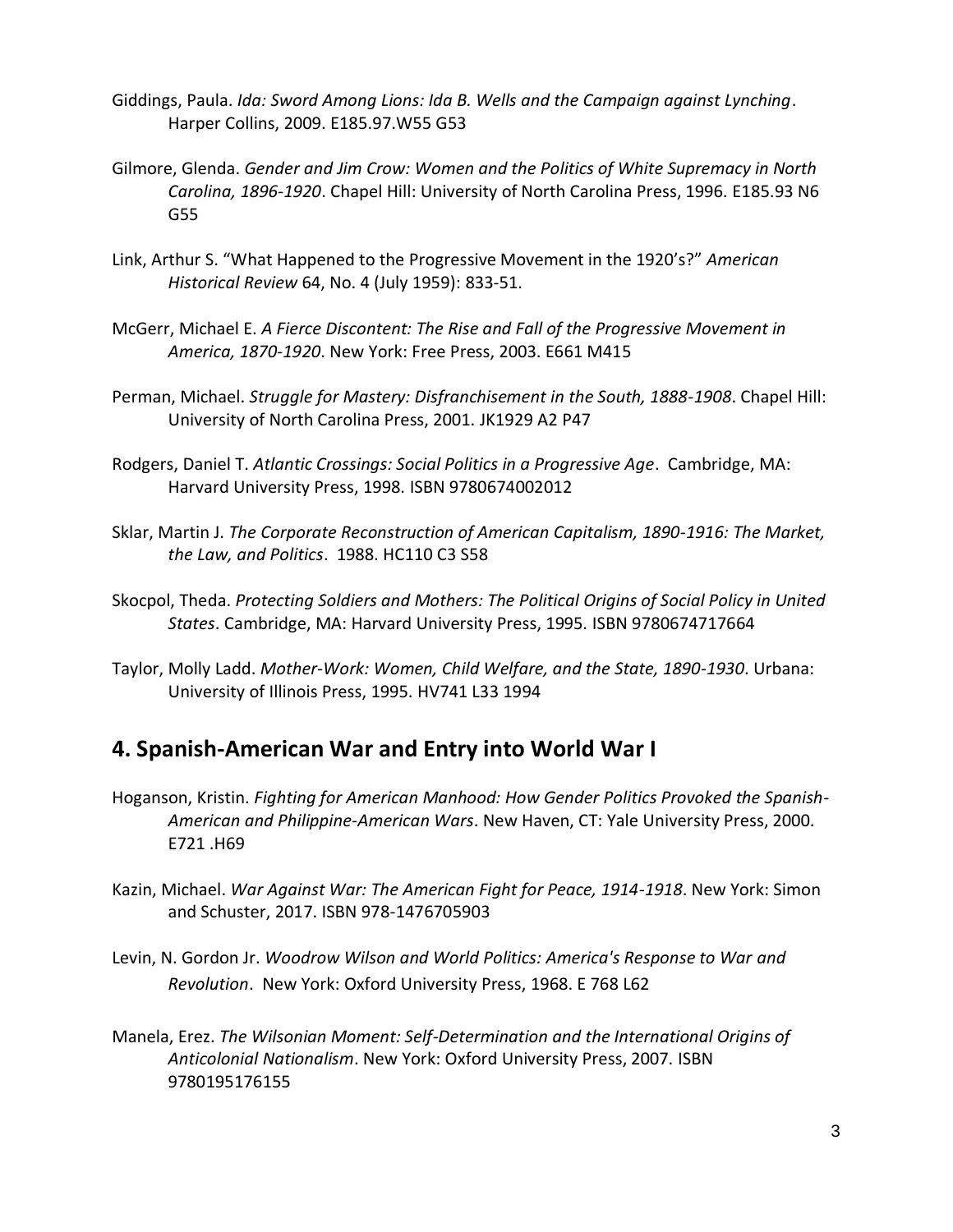- May, Ernest R. *Imperial Democracy: The Emergence of America as a Great Power*. New York: Harcourt, Brace & World, 1961. E 661 M34
- May, Ernest R. *The World War and American Isolation, 1914-1917*. Cambridge, MA: Harvard University Press, 1959. ISBN 978-0812960402
- Offner, John L. *An Unwanted War: The Diplomacy of the United States and Spain over Cuba, 1895-1898*. Chapel Hill: University of North Carolina Press, 1992. E723 O44
- Pérez, Louis A. Jr. *The War of 1898: The United States and Cuba in History and Historiography*. Chapel Hill: University of North Carolina Press, 1998. E715 P45
- Schoonover, Thomas. *Uncle Sam's War of 1898 and the Origins of Globalization*. Lexington: University Press of Kentucky, 2003. ISBN 978-0813191225
- Steigerwald, David. "The Reclamation of Woodrow Wilson?" *Diplomatic History* 23, No. 1 (Winter 1999): 79–99.

### **5. U.S. in War and Peace (1917-1928)**

- Ambrosius, Lloyd E. *Woodrow Wilson and the American Diplomatic Tradition: The Treaty Fight in Perspective*. New York: Cambridge University Press, 1987. ISBN 9780521385855
- Bristow, Nancy K. *American Pandemic: The Lost Worlds of the 1918 Influenza Epidemic*. New York: Oxford University Press, 2012. RA644.I6 B75
- Cooper, John Milton Jr. *Breaking the Heart of the World: Woodrow Wilson and the Fight for the League of Nations*. New York: Cambridge University Press, 2001. E768 C66
- Costigliola, Frank. *Awkward Dominion: American Political, Economic, and Cultural Relations with Europe, 1919-1933*. Ithaca, NY: Cornell University Press, 1984. D1065 U5
- Gardner, Lloyd C. *Safe for Democracy: The Anglo-American Response to Revolution, 1913- 1923*. New York: Oxford University Press, 1984. E183.8 G7 G23
- Hofstadter, Richard. *The Age of Reform: From Bryan to F.D.R.* New York: Vintage Books, 1955. E 743 H63

McCartin, Joseph A. *Labor's Great War: The Struggle for Industrial Democracy and the Origins of*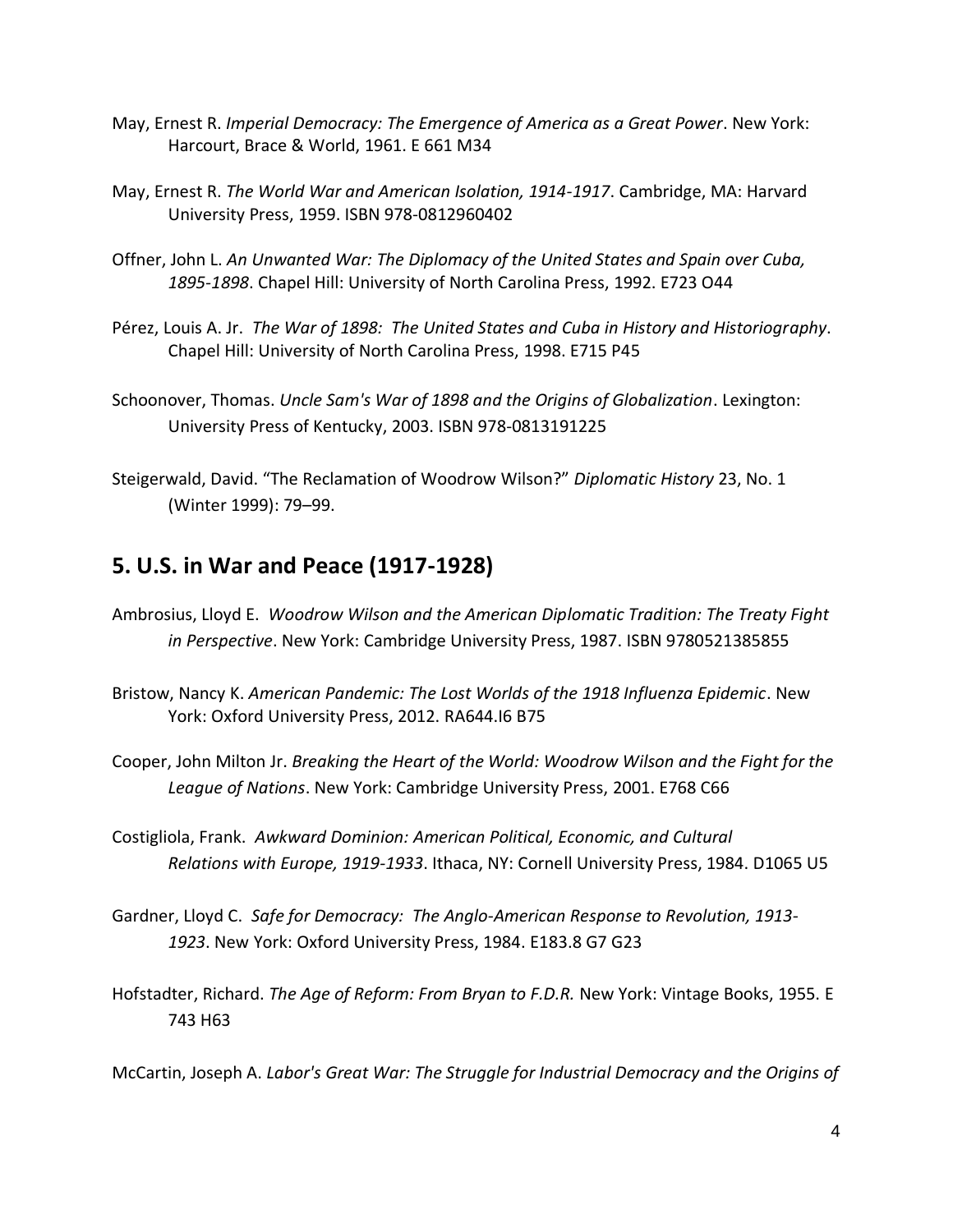*Modern American Labor Relations, 1912-1921*. Chapel Hill: University of North Carolina Press, 1997. HD8072 M189

- Rosenberg, Emily S. *Financial Missionaries to the World: The Politics and Culture of Dollar Diplomacy, 1900-1930*. Durham, NC: Duke University Press, 2003. ISBN 978-0-8223- 3219-0
- Schaffer, Ronald. *America in the Great War: The Rise of the War Welfare State*. New York: Oxford University Press, 1991. E780 S34
- Williams, William Appleman. "The Legend of Isolationism in the 1920's." *Science & Society* 18, No. 1 (Winter 1954): 1-20.

### **6. The Great Depression**

- Bernstein, Michael. "Why the Great Depression Was Great: Toward a New Understanding of the Interwar Economic Crisis in the United States." In *The Rise and Fall of the New Deal Order*. Steve Fraser and Gary Gerstle, Eds., 32-54. Princeton, NJ: Princeton University Press, 1989. E806 R57
- Brinkley, Alan. *Voices of Protest: Huey Long, Father Coughlin, & the Great Depression*. New York: Knopf, 1983. E806 B75
- Ferrell, Robert H. *American Diplomacy in the Great Depression: Hoover–Stimson Foreign Policy, 1929–1933*. New Haven, CT: Yale University Press, 1957. E801 F4
- Galbraith, John Kenneth. *The Great Crash 1929*. Boston: Houghton Mifflin, 1955. ISBN 9780395478059
- Kennedy, David M. *Freedom from Fear: The American People in Depression and War, 1929- 1945*. New York: Oxford University Press, 1999. E173 O94
- Leuchtenberg, William E. *The Perils of Prosperity, 1914-32*. Chicago: University of Chicago Press, 1958. HC 106.3 L3957
- Parrish, Michael E. *Anxious Decades: America in Prosperity and Depression, 1920-1941*. New York: W. W. Norton, 1992. E784 P37
- Preston, William. *Aliens and Dissenters: Federal Suppression of Radicals, 1903-1933*. Cambridge, MA: Harvard University Press, 1963. E 743.5 P7
- Wilson, Joan Hoff*. Herbert Hoover: Forgotten Progressive*. Boston: Little, Brown, 1975. E 802 W53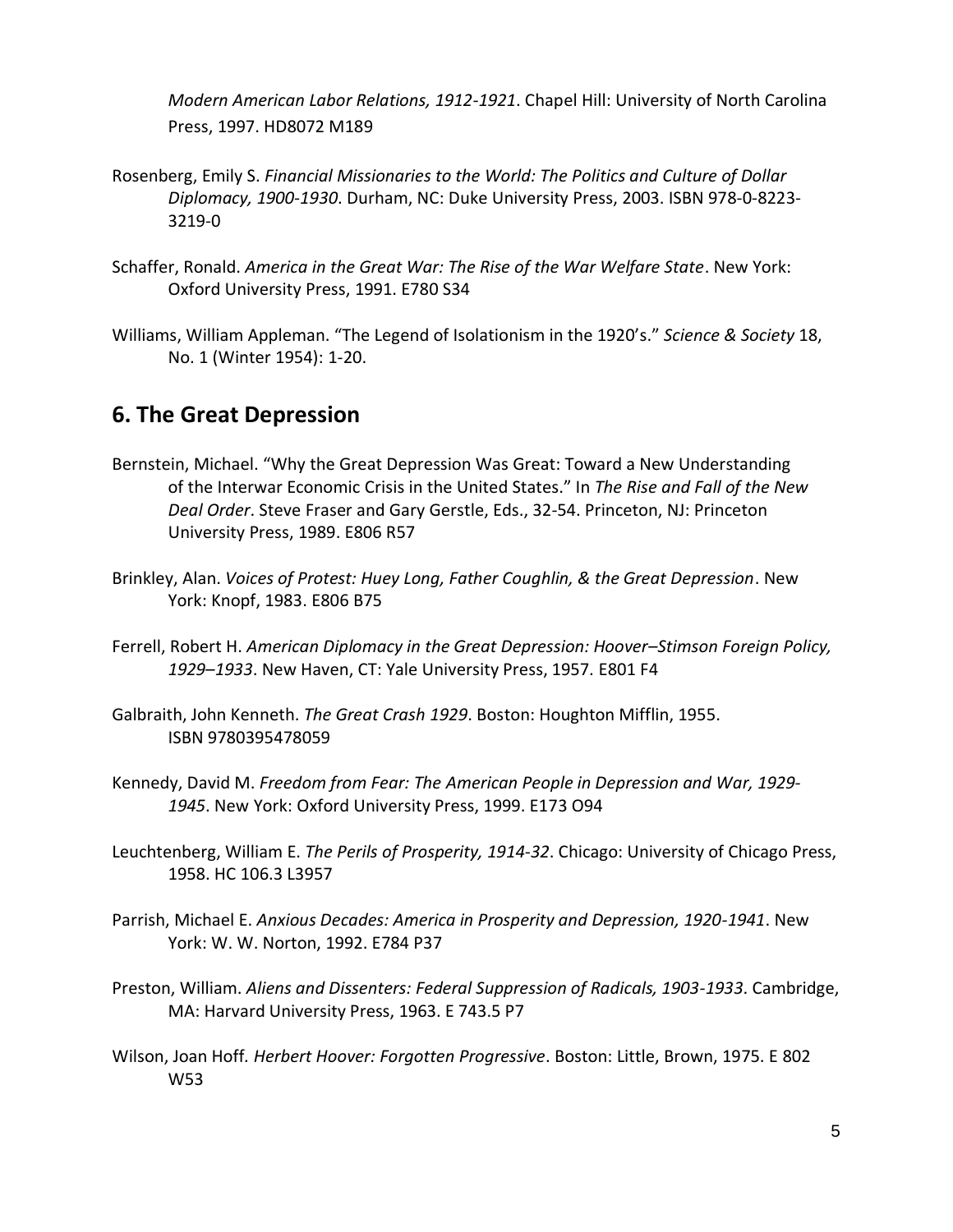Worster, Donald. *Dust Bowl: The Southern Plains in the 1930s*. New York: Oxford University Press, 1979. F786 W87

#### **7. Roosevelt and the New Deal**

- Best, Gary Dean. *Pride, Prejudice, and Politics: Roosevelt Versus Recovery, 1933–1938*. New York: Praeger, 1991. E806 B494
- Brinkley, Alan. *The End of Reform: New Deal Liberalism in Recession and War*. New York: Knopf, 1995. E806 B747
- Conkin, Paul K. *FDR and the Origins of the Welfare State*. New York: Crowell, 1967. E 806 C6
- Cowie, Jefferson. *The Great Exception: The New Deal and the Limits of American Politics*. Princeton, NJ: Princeton University Press, 2016. E806 .C68
- Cowie, Jefferson and Nick Salvatore. "The Long Exception: Rethinking the Place of the New Deal in American History." *International Labor and Working Class History* 74, No. 1 (Fall 2008): 3-32.
- Dallek, Robert. *Franklin D. Roosevelt and American Foreign Policy, 1932-1945*. New York: Oxford University Press, 1979. E 806 D33
- Katznelson, Ira. *Fear Itself: The New Deal and the Origins of Our Time*. New York: Liveright Publishing, 2013. E806 K37
- Klein, Jennifer. *For All These Rights: Business, Labor, and the Shaping of America's Public-Private Welfare State*. Princeton, NJ: Princeton University Press, 2003. ISBN 9781400835669
- Leuchtenburg, William E. *Franklin D*. *Roosevelt and the New Deal*: *1932-1940*. New York: Harper & Row, 1963. E 806 L475
- Phillips-Fein, Kim. *Invisible Hands: The Businessmen's Crusade Against the New Deal*. New York: W. W. Norton, 2009. ISBN 978-0393337662

# **8. World War II at Home and Abroad**

Blum, John Morton. *V Was for Victory: Politics and American Culture During World War II*. New York: Harcourt, Brace, and Jovanovich, 1976. E 806 B58

Doenecke, Justus D. *Storm on the Horizon: The Challenge to American Intervention, 1939-*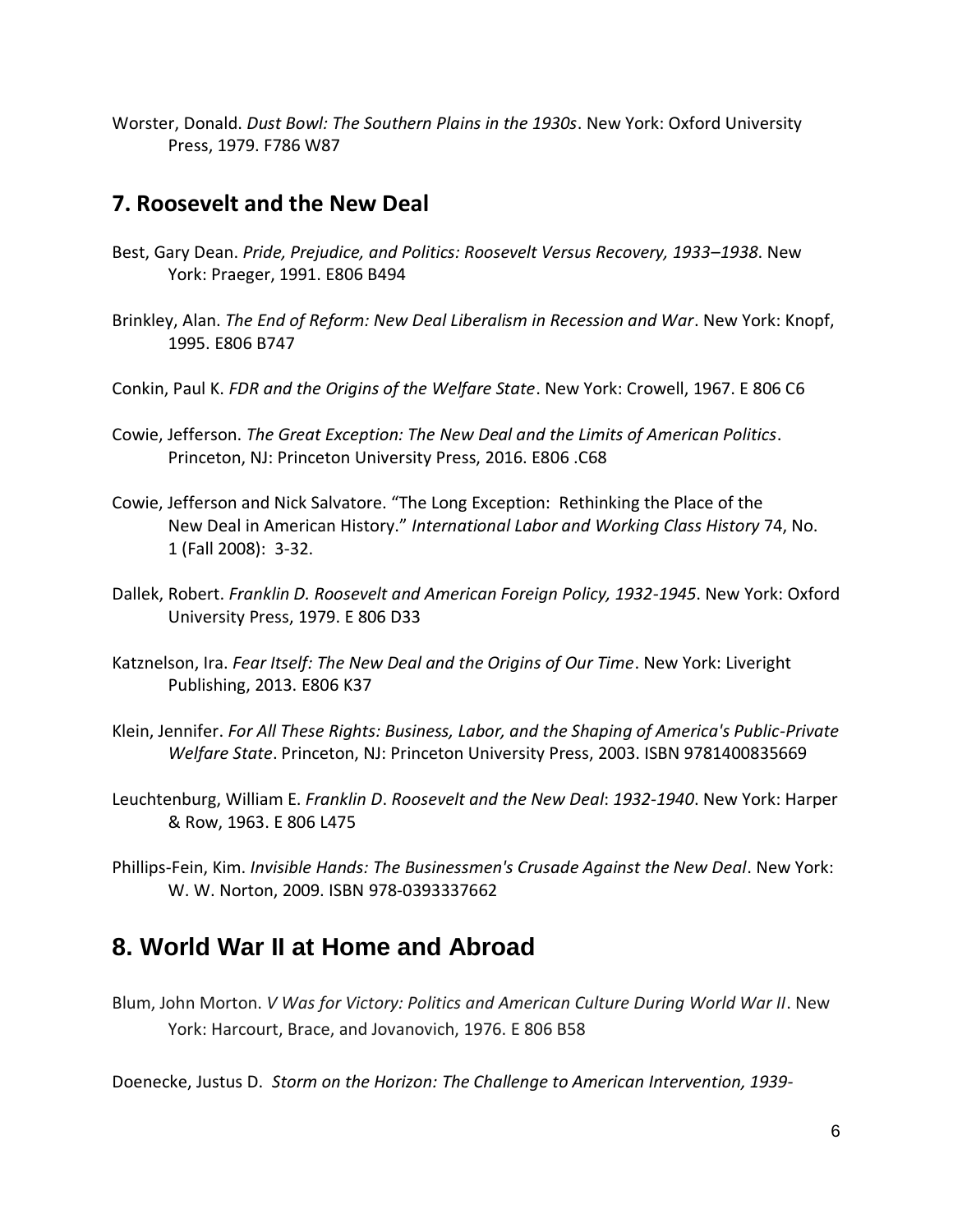*1941*. Lanham, MD: Rowman and Littlefield, 2000. E806 D628

- Dower, John W. *War without Mercy: Race and Power in the Pacific War*. New York: Pantheon Books, 1986). D767.9 D69
- Hartmann, Susan M. *Home Front and Beyond: American Women in the 40's*. Boston: Twayne Publishers, 1982. HQ1420 H34
- Heinrichs, Waldo. *Threshold of War: Franklin D. Roosevelt and American Entry into World War II*. New York: Oxford University Press, 1988. D753 H38
- Kimball, Warren F. "The Incredible Shrinking War: The Second World War, Not (Just) the Origins of the Cold War," *Diplomatic History* 25, No. 3 (Summer 2001): 347-65.
- Lichtenstein, Nelson. *Labor's War at Home: The CIO in World War II*. New York: Cambridge University Press, 1982. HD8055 C75 L5
- Offner, Arnold. *American Appeasement: United States Foreign Policy and Germany, 1933- 1938*. Cambridge, MA: Belknap Press, 1969. E 183.8 G3 O35
- Tuttle, William M. Jr. *"Daddy's Gone to War": The Second World War in the Lives of America's Children*. New York: Oxford University Press, 1995. ISBN: 9780195096491

## **9. The Cold War (1945-1965)**

- Dean, Robert D. Imperial Brotherhood: Gender and the Making of Cold War Foreign Policy. Amherst: University of Massachusetts Press, 2001. E744 D43
- Gaddis, John Lewis. *Strategies of Containment: A Critical Appraisal of American National Security Policy During the Cold War*. New York: Oxford University Press, 2005. E744 G24
- Hahn, Peter L. *Caught in the Middle East: U.S. Policy toward the Arab-Israeli Conflict, 1945- 1961*. Chapel Hill: University of North Carolina Press, 2006. ISBN 978-0807857007
- Hixson, Walter L. *Parting the Curtain: Propaganda, Culture, and the Cold War, 1945-1961*. New York: St. Martin's, 1997. ISBN 978-0-312-17680-8
- Hogan, Michael J. *A Cross of Iron: Harry S. Truman and the Origins of the National Security State, 1945-1954*. New York: Cambridge University Press, 1998. E813 H58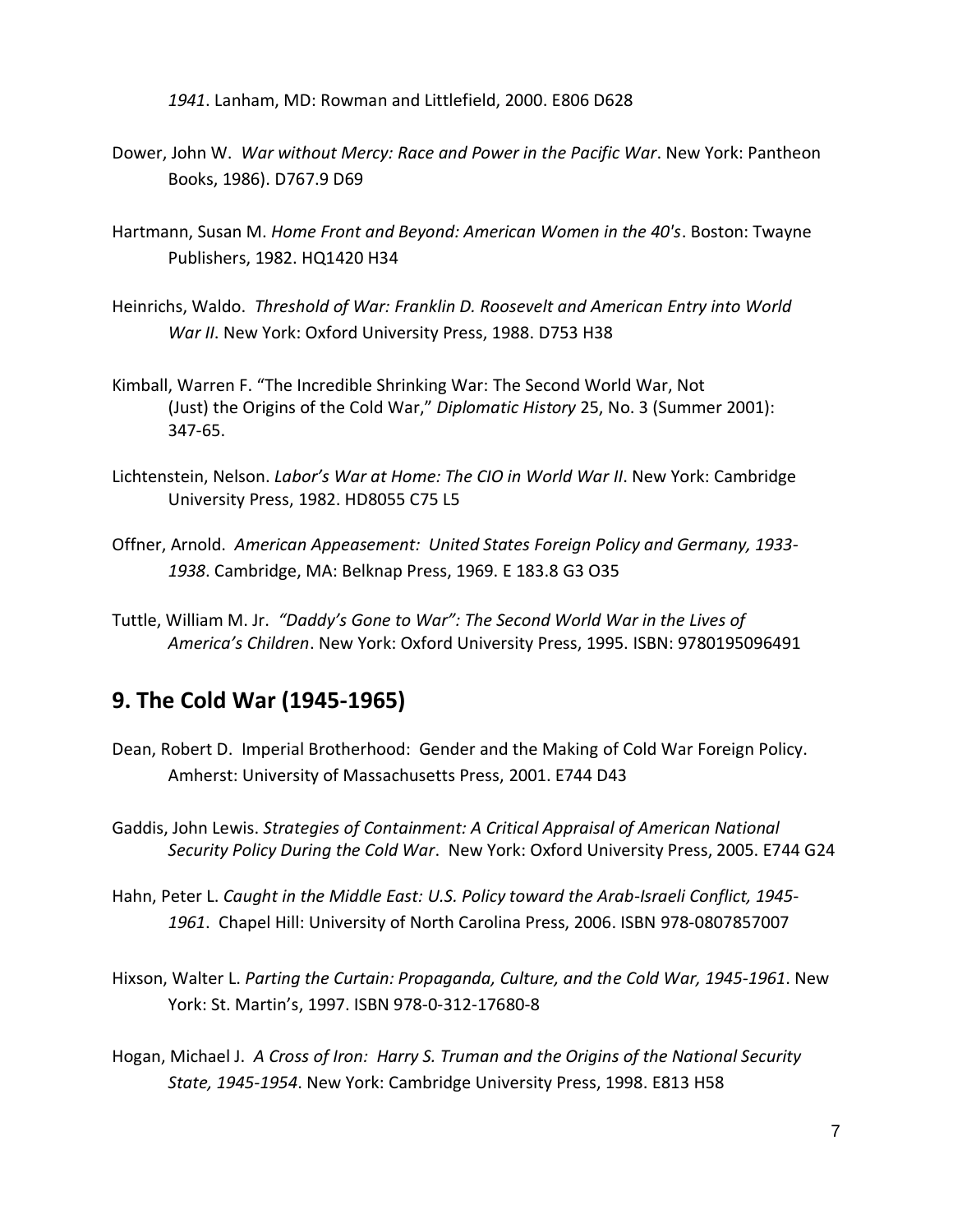- Latham, Michael E. *Modernization as Ideology: American Social Science and "Nation Building" in the Kennedy Era.* Chapel Hill: University of North Carolina Press, 2000. ISBN 978-0807848449
- McMahon, Robert J. *The Cold War on the Periphery: The United States, India, and Pakistan*. New York: Columbia University Press, 1994. E183.8 I4 M36
- Plummer, Brenda Gayle. *Rising Wind: Black Americans and U.S. Foreign Affairs, 1935-1960*. Chapel Hill: University of North Carolina Press, 1996. E185.6 P68
- Schlesinger, Arthur M. Jr. "Origins of the Cold War." *Foreign Affairs* 46, No. 1 (October 1967): 22–52.
- Westad, Odd Arne. *The Global Cold War: Third World Interventions and the Making of Our Times*. New York: Cambridge University Press, 2005. ISBN 978-0521703147
- Whitfield, Stephen. *The Culture of the Cold War*. Baltimore: Johns Hopkins University Press, 1996. E169.12 W47

### **10. The Rights Revolution**

- Branch, Taylor. *Parting the Waters: America in the King Years, 1954-1963*. New York: Simon and Schuster, 1988. E185.61 B7914
- Canaday, Margot. *The Straight State: Sexuality and Citizenship in 20th Century America*. Princeton, NJ: Princeton University Press, 2009. ISBN 9781400830428
- Chappell, David L. *A Stone of Hope: Prophetic Religion and the Death of Jim Crow.* Chapel Hill: University of North Carolina Press, 2005. ISBN: 978-0-8078-5660-4
- Dawley, Alan. *Struggles for Justice: Social Responsibility and the Liberal State*. Cambridge, MA: Harvard University Press, 1993. E743 D345 1991
- Hall, Jacquelyn Dowd. "The Long Civil Rights Movement and the Political Uses of the Past." *Journal of American History* 91, No. 4 (March 2005): 1233-63.
- Hogan, Wesley C. *Many Minds, One Heart: SNCC's Dream for a New America*. Chapel Hill: University of North Carolina Press, 2007. E185.61 .H693

Kessler-Harris, Alice. *In Pursuit of Equality: Women, Men, and the Quest for Economic*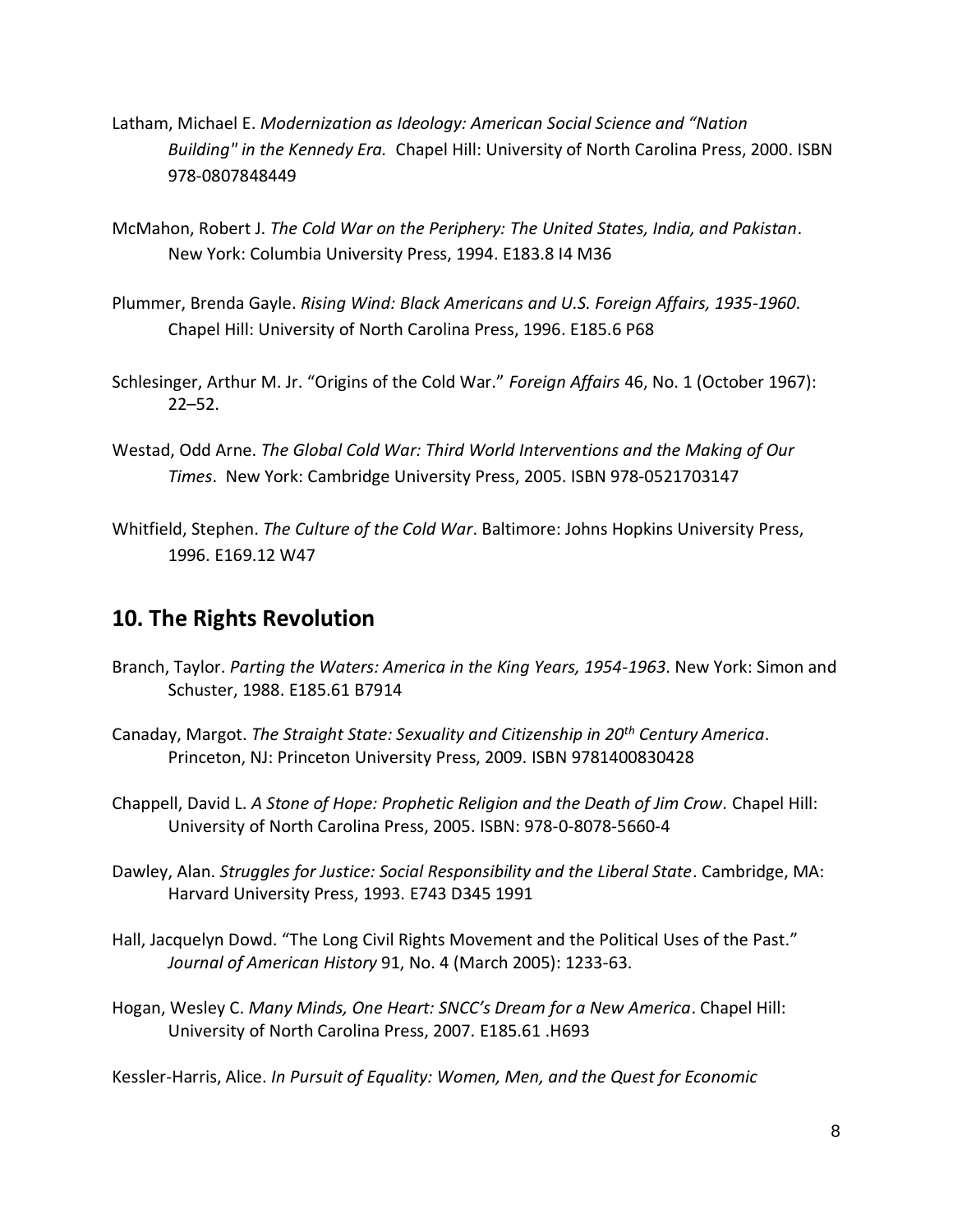*Citizenship in the 20th Century*. New York: Oxford University Press, 2001. HQ1236.5 U6 K475

- Riley, Glenda. *Inventing the American Woman: A Perspective on Women's History*. 2 Vols. Arlington Heights, IL: Harlan Davidson, 1987. HQ1410 .R55
- Rosen, Ruth. *The World Split Open: How the Modern Women's Movement Changed America*. New York: Penguin, 2001. HQ1421.R68.
- Walker, Samuel. *In Defense of Civil Liberties: A History of the ACLU*. New York: Oxford University Press, 1990. JC599 U5 W28

#### **11. American Outsiders**

- Acuña, Rodolfo. *Occupied America: a History of Chicanos*. 7th Ed. Boston: Longman, 2011. E184.M5 A63
- Bordewich, Fergus M. *Killing the White Man's Indian at the End of the Twentieth Century*. New York: Doubleday, 1996. E99 T77 B67
- D'Emilio, John. *Sexual Politics, Sexual Communities: The Making of a Homosexual Minority in the United States, 1940-1970*. Chicago: University of Chicago Press, 1998. HQ76.8 U5 D45
- Deloria, Vine Jr. *Custer Died for Your Sins: An Indian Manifesto*. New York: Macmillan, 1969. E93 D<sub>4</sub>
- Gerstle, Gary. *American Crucible: Race and Nation in the Twentieth Century*. Princeton, NJ: Princeton University Press, 2001. E741 G475
- Giddings, Paula. *When and Where I Enter: The Impact of Black Women on Race and Sex in America*. New York: William Morrow, 1984. E185.61 G42
- Harring, Sidney L. *Crow Dog's Case: American Indian Sovereignty, Tribal Law, and United States Law in the Nineteenth Century*. New York: Cambridge University Press, 1994. KF8205 H37
- Hirshman, Linda R. *Victory: The Triumphant Gay Revolution*. New York: Harper, 2017. HQ76.8.U5 H57
- Takaki, Ronald. *Strangers from a Different Shore: a History of Asian Americans*. Boston: Little, Brown, 1989. E184 O6 T35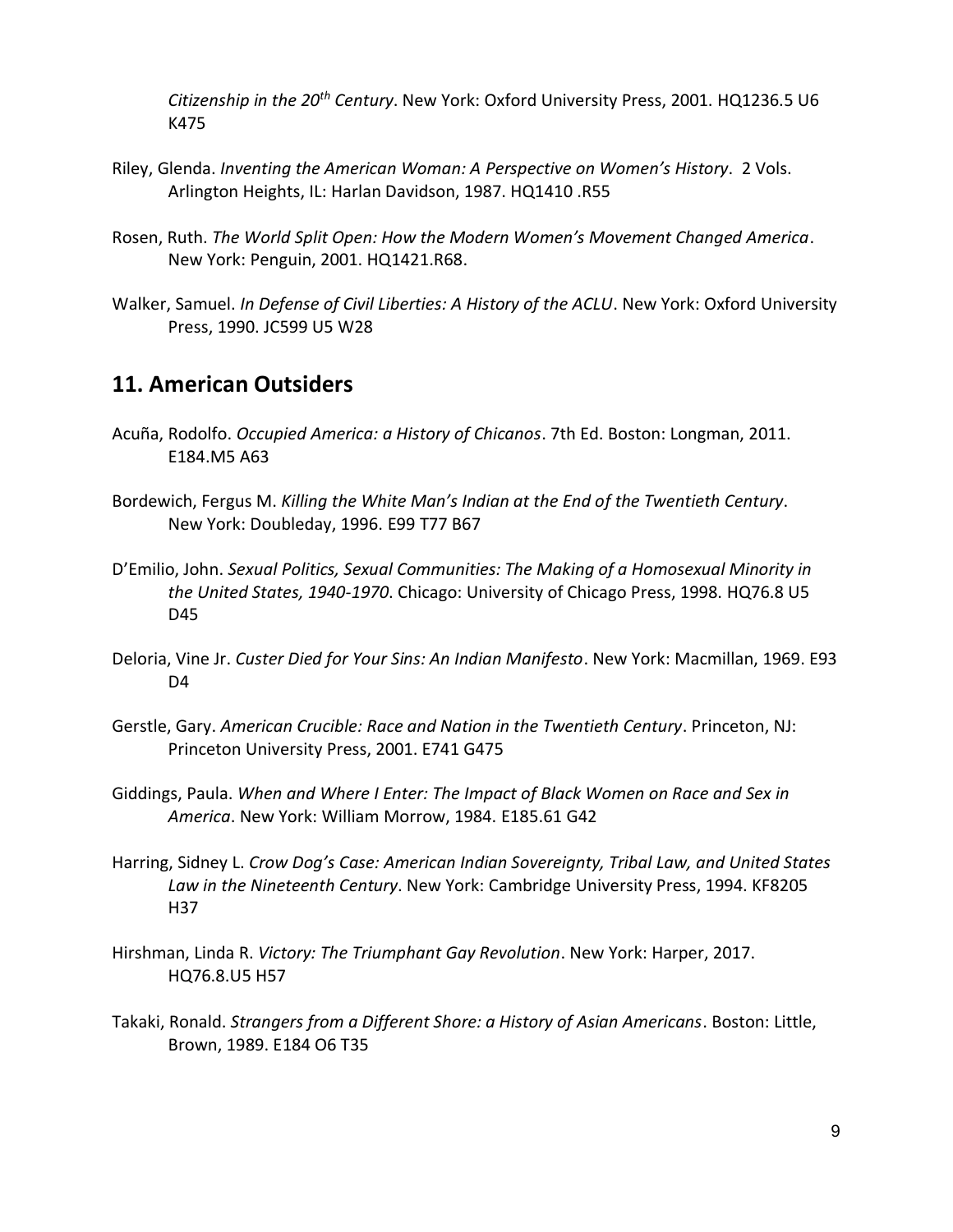Smith, Paulo Chaat and Robert Allen Warrior. *Like a Hurricane: The Indian Movement from Alcatraz to Wounded Knee*. New York: New Press, 1997. ISBN 978-1565844025

### **12. Postwar U.S. Politics (1945-1980)**

- Carter, Dan T. *The Politics of Rage: George Wallace, the Origins of the New Conservatism, and the Transformation of American Politics*. New York: Simon and Schuster, 1995. F330.3 W3 C37
- Dallek, Robert. *An Unfinished Life: John F. Kennedy, 1917-1963*. Boston: Little, Brown, 2001. ISBN 978-0-316-17238-7
- Greenstein, Fred I. *The Hidden-Hand Presidency: Eisenhower as Leader*. New York: Basic Books, 1982. E836 G73
- Halberstam, David. *The Best and the Brightest*. New York: Random House, 1972. E841 H25
- Hamby, Alonzo L. *Man of the People: A Life of Harry S. Truman*. New York: Oxford University Press, 1995. E814 H28
- Hinton, Elizabeth. *From the War on Poverty to the War on Crime: The Making of Mass Incarceration in America*. Cambridge, MA: Harvard University Press, 2016. HV9950 H56
- Kaufman, Burton I*. The Presidency of James Earl Carter Jr.* Lawrence: University Press of Kansas, 1993. E872 K38
- Kutler, Stanley I. *The Wars of Watergate: The Last Crisis of Richard Nixon*. New York: Knopf, 1990. E860 K87
- Rodgers, Daniel T. *Age of Fracture*. Cambridge, MA: Belknap Press of Harvard University Press, 2011. E169.12 R587
- Woods, Randall B. *Prisoners of Hope: Lyndon B. Johnson, the Great Society, and the Limits of Liberalism*. New York: Basic Books, 2016. ISBN 978-0465050963

## **13. From Vietnam to the End of the Cold War**

- Appy, Christian G. *American Reckoning: The Vietnam War and Our National Identity*. New York: Viking, 2015. DS558 .A56
- Garthoff, Raymond L. *Detente and Confrontation: American-Soviet Relations from Nixon to Reagan*. Washington, DC: Brookings Institution, 1984. E183.8 S65 G37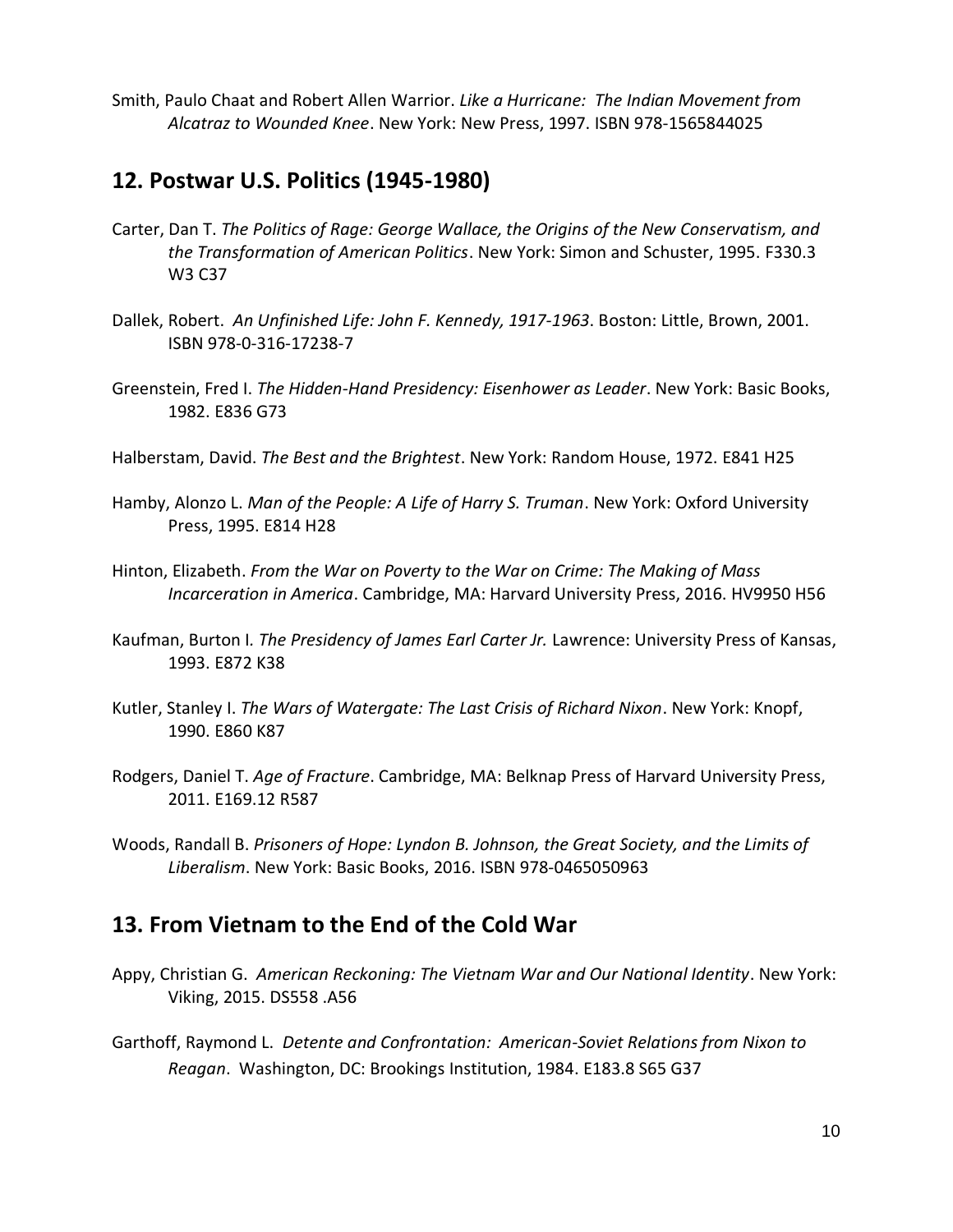- Herring, George C. *America's Longest War: The United States and Vietnam, 1950-1975*. 4th Ed. Boston: McGraw-Hill, 2002. DS558 H45
- Leffler, Melvyn. The Soul of Mankind: The United States, the Soviet Union, and the Cold War. New York: Hill and Wang, 2007. E855 .S26
- Little, Douglas. *American Orientalism: The United States and the Middle East since 1945*. Chapel Hill: University of North Carolina Press, 2002. ISBN: 978-0-8078-5898-1
- MacMillan, Margaret. *Nixon and Mao: The Week that Changed the World*. New York: Random House, 2008. E183.8 C5 M3134
- Sargent, Daniel J. *A Superpower Transformed: The Remaking of American Foreign Policy in the 1970s*. New York: Oxford University Press, 2015. E855 .S26
- Sheehan, Neil. *A Bright Shining Lie: John Paul Vann and America in Vietnam*. New York: Modern Library, 2009. DS558.847 .S54
- Suri, Jeremi. "Explaining the End of the Cold War: A New Historical Consensus?" *Journal of Cold War Studies* 4, No. 4 (Fall 2002): 60-92.
- Wilson, James Graham*. The Triumph of Improvisation: Gorbachev's Adaptability, Reagan's Engagement, and the End of the Cold War.* Ithaca, NY: Cornell University Press, 2014*.* ISBN 0801452295

### **14. Rise of the Right**

- Goldberg, Robert Alan. *Barry Goldwater*. New Haven, CT: Yale University Press, 1995. E748 G64 G65
- Hart, D. G. *That Old-time Religion in Modern America: Evangelical Protestantism in the Twentieth Century*. Chicago: Ivan R. Dee, 2002. BR1642.U5 H375
- Kruse, Kevin M. *White Flight: Atlanta and the Making of Modern Conservatism*. Princeton, NJ: Princeton University Press, 2007. ISBN 978-0691133867
- Lassiter, Matthew D. *The Silent Majority: Suburban Politics in the Sunbelt South*. Princeton NJ: Princeton University Press, 2006. ISBN 978-0691133898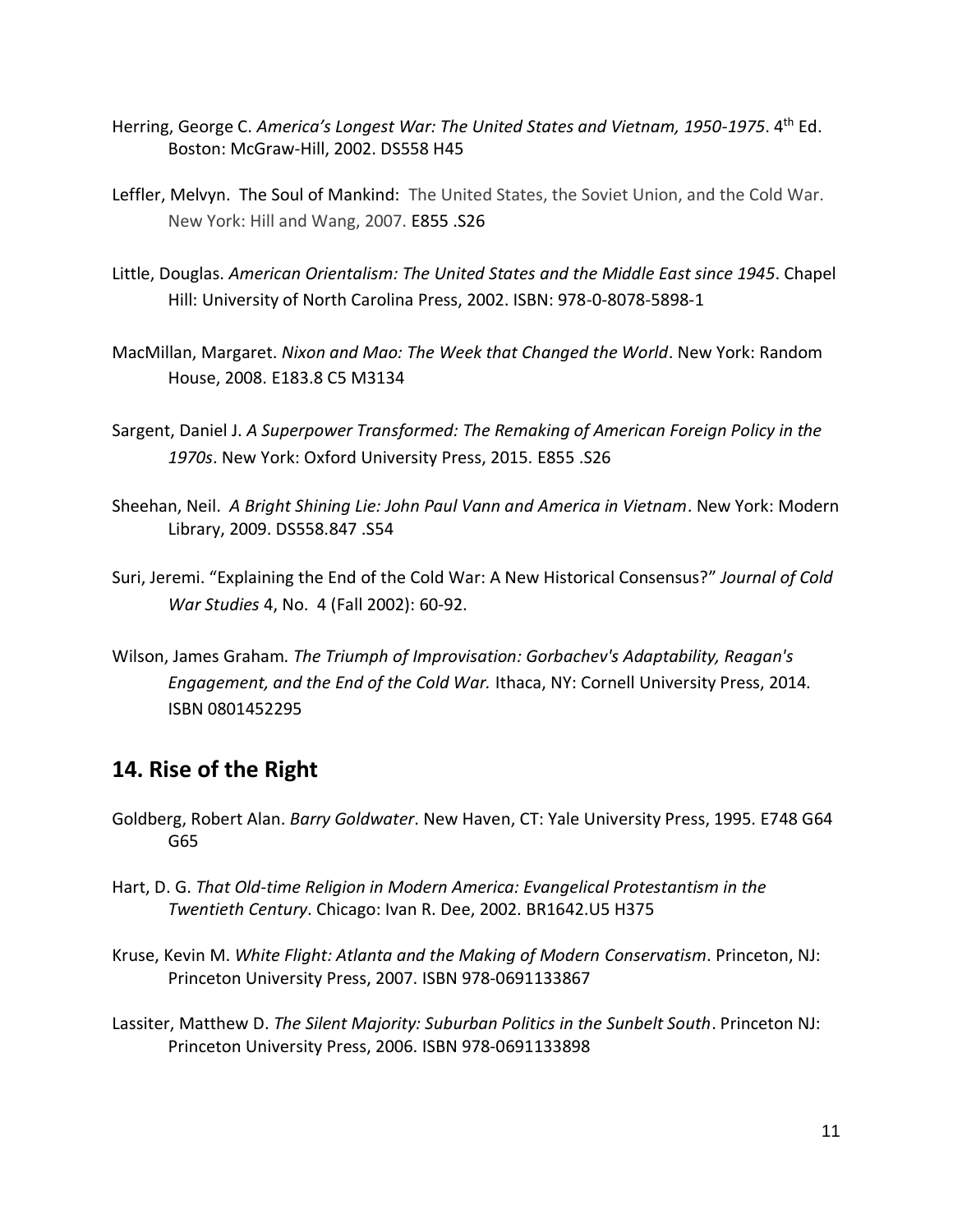- McGirr, Lisa. *Suburban Warriors: The Origins of the New American Right*. Princeton NJ: Princeton University Press, 2001. E839.5 M32
- Perlstein, Rick. *Before the Storm: Barry Goldwater and the Unmaking of the American Consensus*. New York: Hill and Wang, 2001. E748 G64 P37
- Phillips-Fein, Kim. "Conservatism, A State of the Field." *Journal of American History* 98, No. 3 (December 2011): 723-43.
- Schaller, Michael. *Ronald Reagan*. New York: Oxford University Press, 2010. E877 .S2558
- Schneider, Gregory L. *Conservatism in America Since 1930: A Reader*. New York: New York University Press, 2003. JC573.2.U6 C655
- Wilentz, Sean. *The Age of Reagan: a History, 1974-2008*. 1st ed. New York, NY: Harper, 2008. E839.5 .W535

### **15. Economic Patterns (1877-Present)**

- Cohen, Lizabeth. *A Consumers' Republic: The Politics of Mass Consumption on Postwar America*. New York: Knopf, 2003. HC110 C6 C537
- Collins, Robert. *More: The Politics of Economic Growth in Postwar America*. New York: Oxford University Press, 2000. HC110 W4 C65
- Gordon, Robert J. *The Rise and Fall of American Growth*. Princeton, NJ: Princeton University Press, 2016. HD6983 .G69
- Lears, T. J. Jackson. *Fables of Abundance: A Cultural History of Advertising in America*. Basic Books, 1994. ISBN 978-0465090754
- Levy, Jonathan. *Freaks of Fortune: The Emerging World of Capitalism and Risk in America*. Cambridge, MA: Harvard University Press, 2012. ISBN 9780674736351
- Montgomery, David. *The Fall of the House of Labor: The Workplace, the State, and American Labor Activism, 1865-1925*. New York: Cambridge University Press, 1987. HD8072 M73
- Orleck, Annelise. *Common Sense and a Little Fire: Women and Working Class Politics in the United States, 1900-1965*. Chapel Hill: University of North Carolina Press, 1995. HD6079.2 U5 O75
- Roediger, David R. *Working Toward Whiteness: How America's Immigrants Became White: The Strange Journey from Ellis Island to the Suburbs*. New York: Basic Books, 2005. E184.A1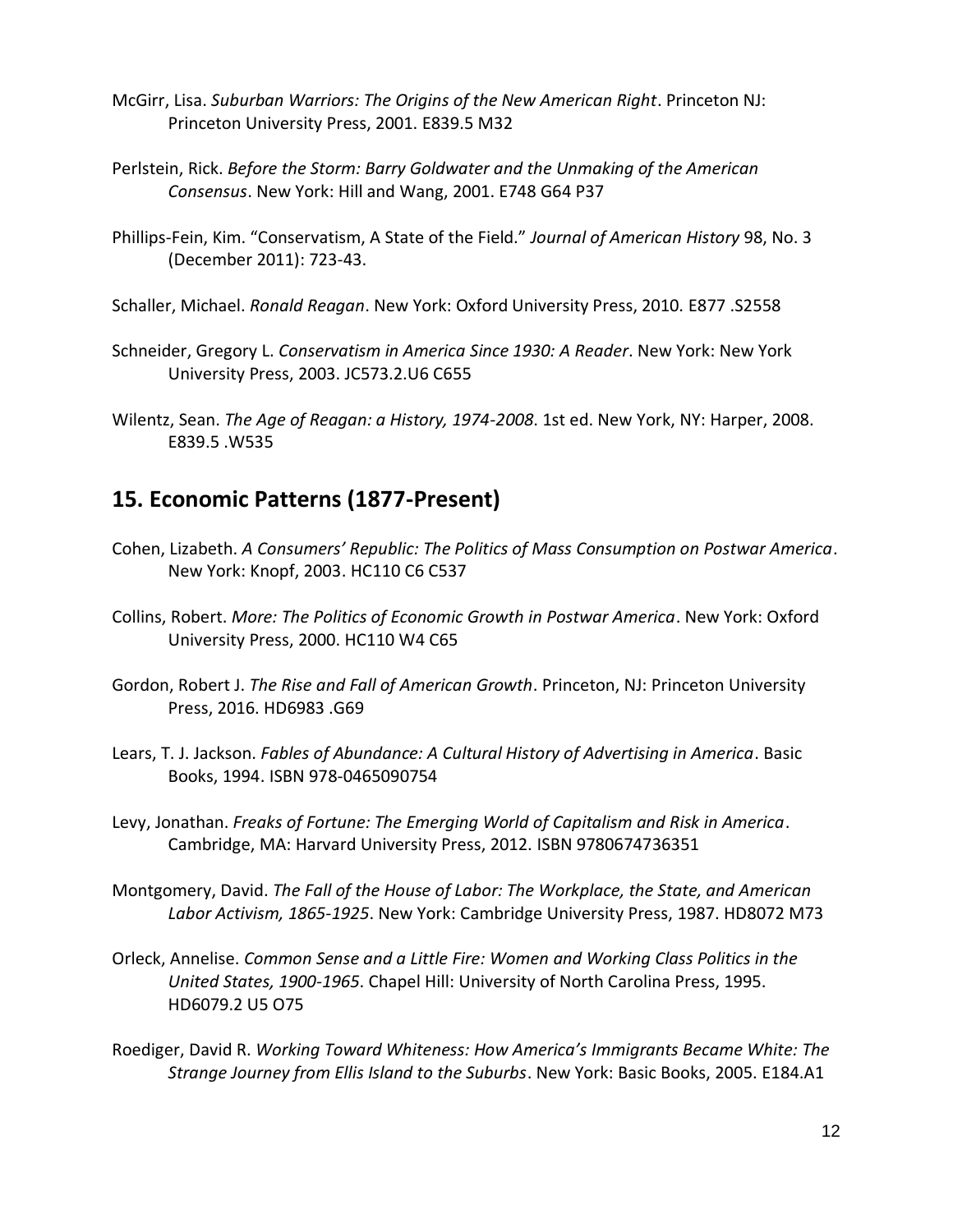- White, Richard. *Railroaded: The Transcontinentals and the Making of Modern America*. New York: W. W. Norton, 2011. HE2751 .W55
- Zieger, Robert H. *The CIO: 1935-1955*. Chapel Hill: University of North Carolina Press, 1995. ISBN 978-0807846308

#### **17. Intellectual Patterns (1877-Present)**

- Aaron, Daniel. *Writers on the Left: Episodes in American Literary Communism*. New York: Harcourt, Brace & World, 1961. PS228.C6 A2
- Brick, Howard. *Transcending Capitalism: Visions of a New Society in Modern American Thought*. Ithaca, NY: Cornell University Press, 2006. eISBN 978-0-8014-5429-5
- Cowley, Malcolm. *Exile's Return: A Literary Odyssey of the 1920s*. New York: Viking Press, 1951. PS221 .C65
- Diggins, John P. *Up From Communism: Conservative Odysseys in American Intellectual Development*. New York, Harper & Row, 1975. HX 83 D48
- Hollinger, David A. "Historians and the Discourse of Intellectuals." In *New Directions in American Intellectual History*. John Higham and Paul K. Conkin, Eds., 42-63. Baltimore: Johns Hopkins University Press, 1979. E 169.1 W558
- Kloppenberg, James. *Uncertain Victory: Social Democracy and Progressivism in European and American Thought, 1870-1920*. New York: Oxford University Press, 1986. JA84 E9 K57
- Nash, George H. *The Conservative Intellectual Movement in America*. New York: Basic Books, 1976. E 743 N37
- Novick, Peter. *That Noble Dream: The "Objectivity Question" and the American Historical Profession*. Cambridge, UK: Cambridge University Press, 1988. D13.5 U6 N68
- Pells, R. *The Liberal Mind in a Conservative Age: American Intellectuals in the 1940s and 1950s*. New York: Harper & Row, 1985). E169.12 P45

### **18. Science, Ecology, and Environment (1960-Present)**

Cottrell, Robert C. *Sex, Drugs, and Rock 'n' Roll: The Rise of America's 1960s Counterculture*. Lanham, MD: Rowman & Littlefield, 2015. E169.12 .C68